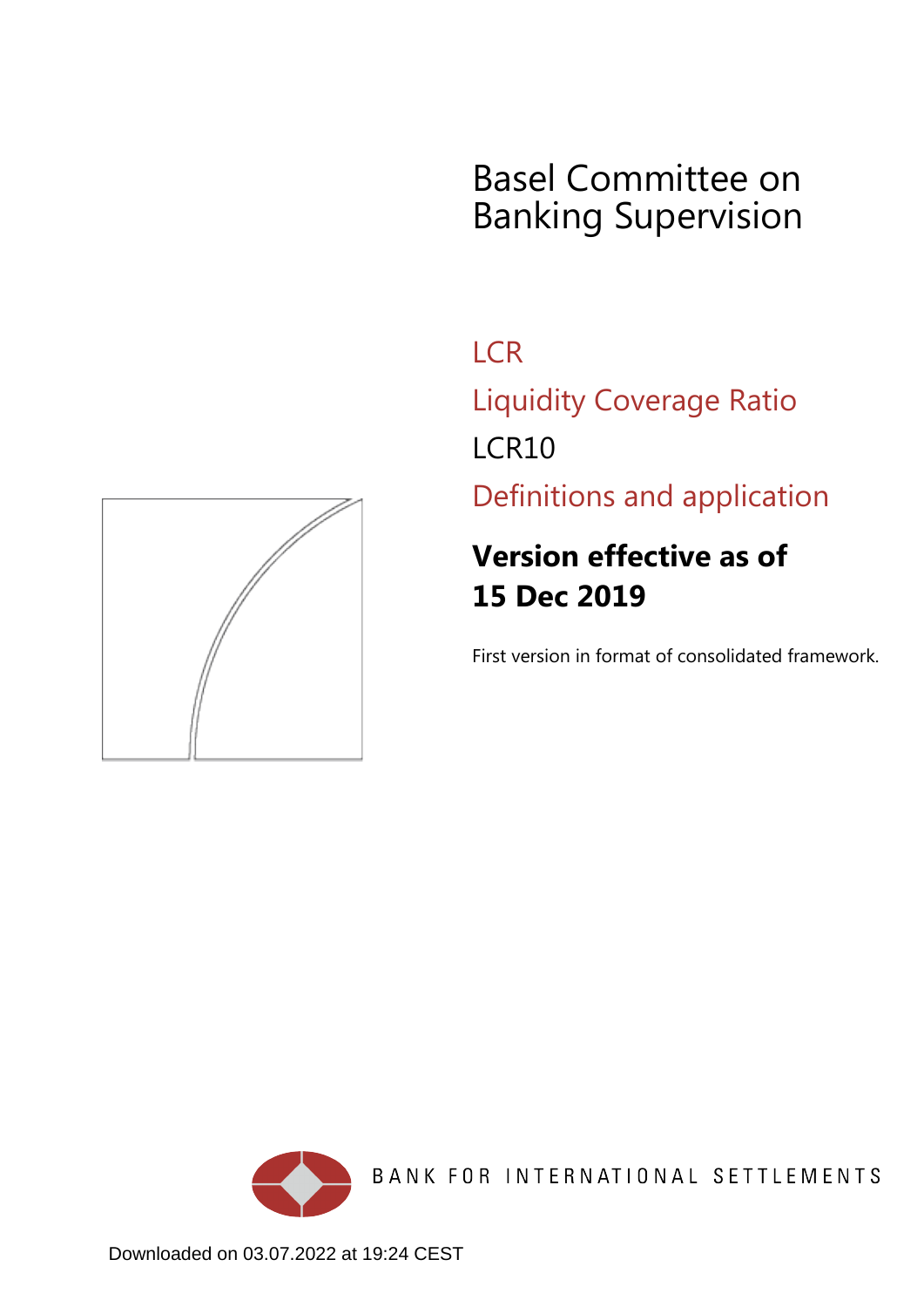*© Bank for International Settlements 2022. All rights reserved.*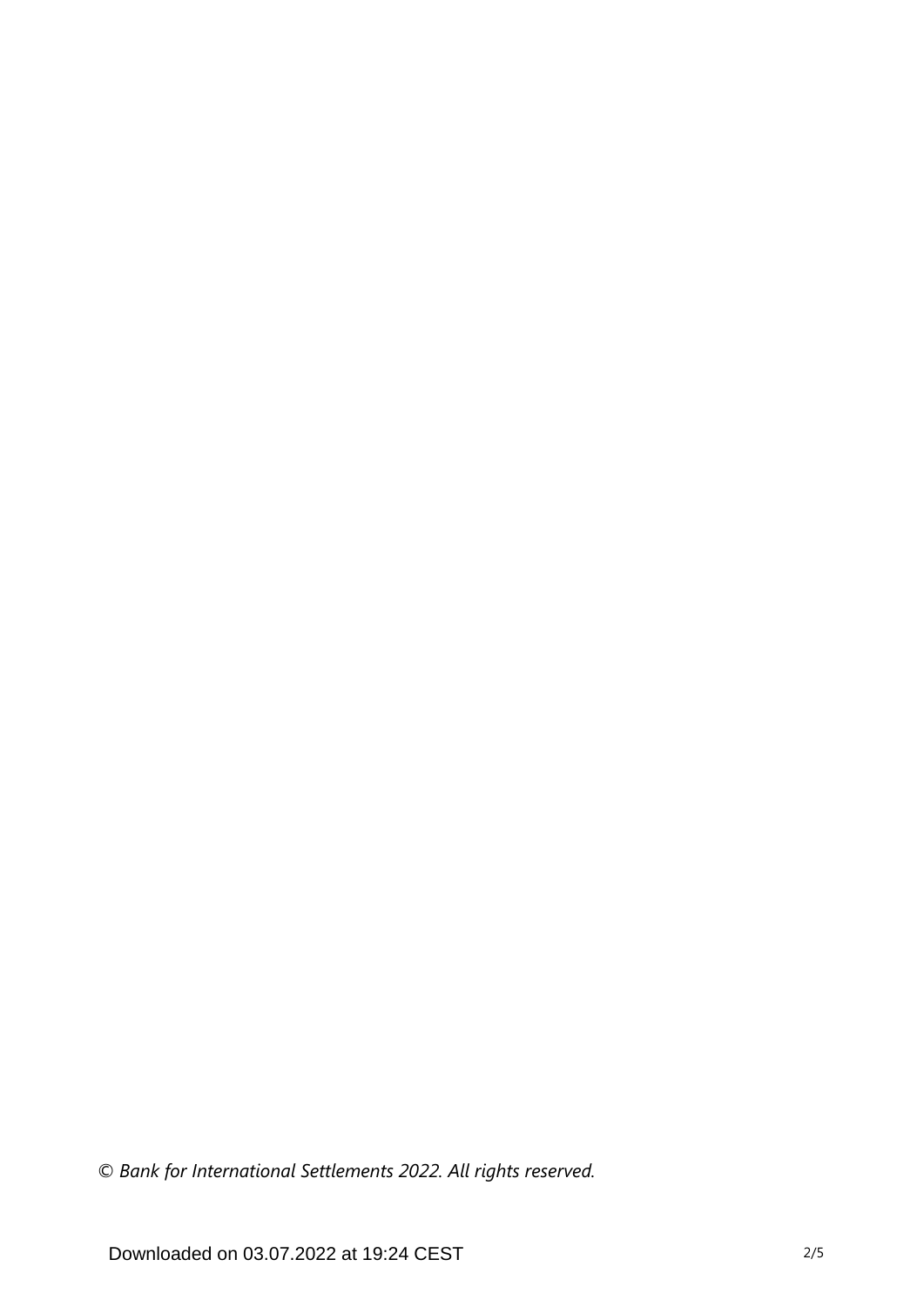# **Scope of application**

- The application of the requirements of the liquidity coverage ratio (LCR) standard, set out in [LCR](https://www.bis.org/basel_framework/standard/LCR.htm?tldate=20281012), and the liquidity monitoring metrics, set out in [SRP50,](https://www.bis.org/basel_framework/chapter/SRP/50.htm?tldate=20281012&inforce=20191215&published=20191215) follow the existing scope of application set out in [SCO10.1](https://www.bis.org/basel_framework/chapter/SCO/10.htm?tldate=20281012&inforce=20191215&published=20191215#paragraph_SCO_10_20191215_10_1) to [SCO10.4](https://www.bis.org/basel_framework/chapter/SCO/10.htm?tldate=20281012&inforce=20191215&published=20191215#paragraph_SCO_10_20191215_10_4). The LCR standard and monitoring tools should be applied to all internationally active banks on a consolidated basis, but may be used for other banks and on any subset of entities of internationally active banks as well to ensure greater consistency and a level playing field between domestic and cross-border banks. The LCR standard and monitoring tools should be applied consistently wherever they are applied. **10.1**
- National supervisors should determine which investments in banking, securities and financial entities of a banking group that are not consolidated per [LCR10.1](https://www.bis.org/basel_framework/chapter/LCR/10.htm?tldate=20281012&inforce=20191215&published=20191215#paragraph_LCR_10_20191215_10_1) should be considered significant, taking into account the liquidity impact of such investments on the group under the LCR standard. Normally, a non-controlling investment (eg a joint venture or minority-owned entity) can be regarded as significant if the banking group will be the main liquidity provider of such investment in times of stress (for example, when the other shareholders are nonbanks or where the bank is operationally involved in the day-to-day management and monitoring of the entity's liquidity risk). National supervisors should agree with each relevant bank on a case-by-case basis on an appropriate methodology for how to quantify such potential liquidity draws, in particular, those arising from the need to support the investment in times of stress out of reputational concerns for the purpose of calculating the LCR. To the extent that such liquidity draws are not included elsewhere, they should be treated under "Other contingent funding obligations", as described in [LCR40.70](https://www.bis.org/basel_framework/chapter/LCR/40.htm?tldate=20281012&inforce=20191215&published=20191215#paragraph_LCR_40_20191215_40_70). **10.2**
- Regardless of the scope of application of the LCR, in keeping with Principle 6 as outlined in the Principles for Sound Liquidity Risk Management and Supervision, a bank should actively monitor and control liquidity risk exposures and funding needs at the level of individual legal entities, foreign branches and subsidiaries, and the group as a whole, taking into account legal, regulatory and operational limitations to the transferability of liquidity. **10.3**

## **Differences in home / host liquidity requirements**

While most of the parameters in the LCR standard are internationally "harmonised", national differences in liquidity treatment may occur in those items subject to national discretion (eg deposit run-off rates, contingent funding obligations, market valuation changes on derivative transactions) and where more stringent parameters are adopted by some supervisors. **10.4**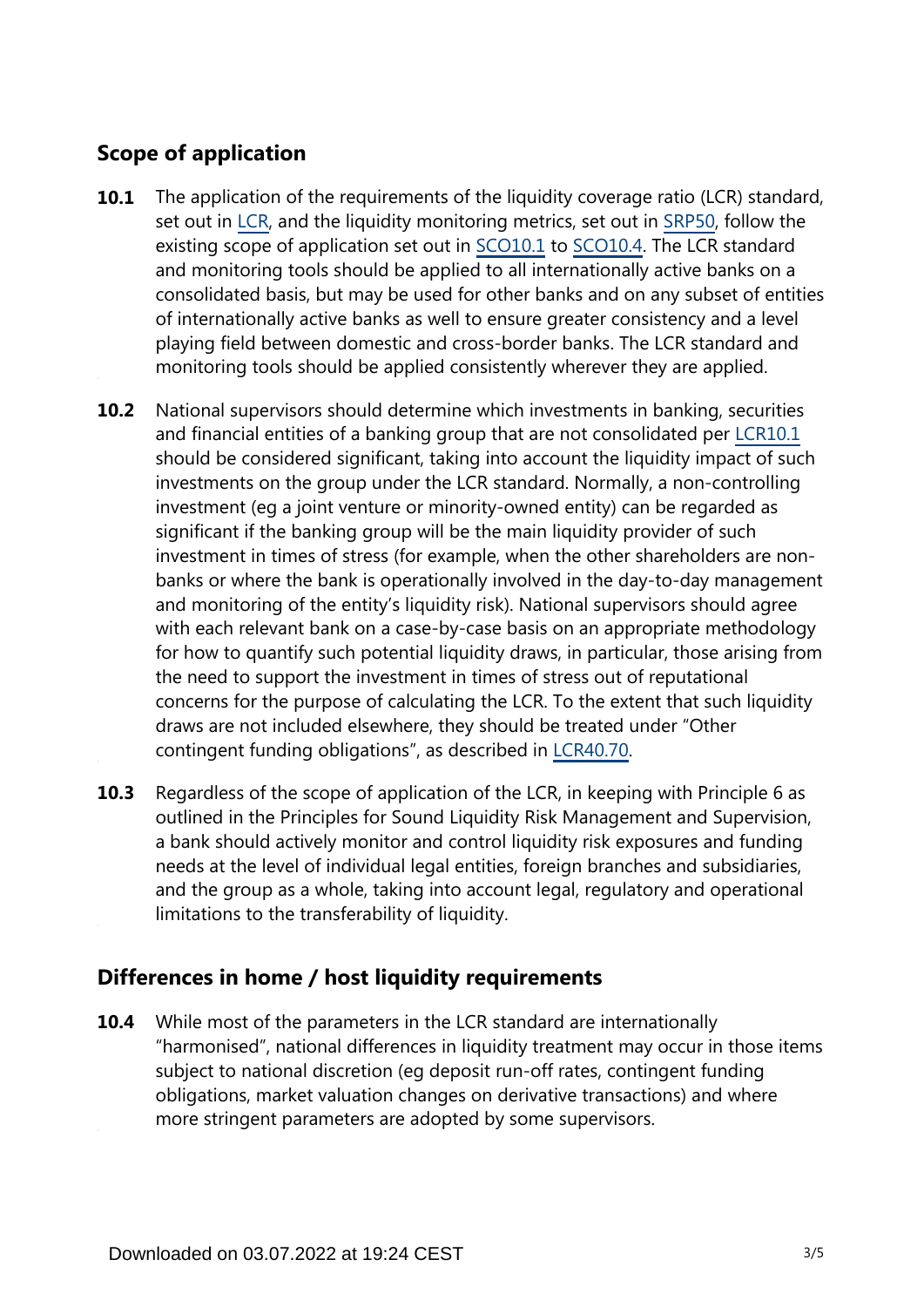# **10.5**

When calculating the LCR on a consolidated basis, a cross-border banking group should apply the liquidity parameters adopted in the home jurisdiction to all legal entities being consolidated except for the treatment of retail / small business deposits that should follow the relevant parameters adopted in host jurisdictions in which the entities (branch or subsidiary) operate. This approach will enable the stressed liquidity needs of legal entities of the group (including branches of those entities) operating in host jurisdictions to be more suitably reflected, given that deposit run-off rates in host jurisdictions are more influenced by jurisdictionspecific factors such as the type and effectiveness of deposit insurance schemes in place and the behaviour of local depositors.

- Home requirements for retail and small business deposits should apply to the relevant legal entities (including branches of those entities) operating in host jurisdictions if: **10.6**
	- (1) there are no host requirements for retail and small business deposits in the particular jurisdictions;
	- (2) those entities operate in host jurisdictions that have not implemented the LCR; or
	- (3) the home supervisor decides that home requirements should be used that are stricter than the host requirements.

## **Treatment of liquidity transfer restrictions**

As noted in [LCR30.21](https://www.bis.org/basel_framework/chapter/LCR/30.htm?tldate=20281012&inforce=20191215&published=20200605#paragraph_LCR_30_20191215_30_21), as a general principle, no excess liquidity should be recognised by a cross-border banking group in its consolidated LCR if there is reasonable doubt about the availability of such liquidity. Liquidity transfer restrictions (eg ring-fencing measures, non-convertibility of local currency, foreign exchange controls) in jurisdictions in which a banking group operates will affect the availability of liquidity by inhibiting the transfer of high-quality liquid assets (HQLA) and fund flows within the group. The consolidated LCR should reflect such restrictions in a manner consistent with [LCR30.21](https://www.bis.org/basel_framework/chapter/LCR/30.htm?tldate=20281012&inforce=20191215&published=20200605#paragraph_LCR_30_20191215_30_21). For example, the eligible HQLA that are held by a legal entity being consolidated to meet its local LCR requirements (where applicable) can be included in the consolidated LCR to the extent that such HQLA are used to cover the total net cash outflows of that entity, notwithstanding that the assets are subject to liquidity transfer restrictions. If the HQLA held in excess of the total net cash outflows are not transferable, such surplus liquidity should be excluded from the LCR calculation. **10.7**